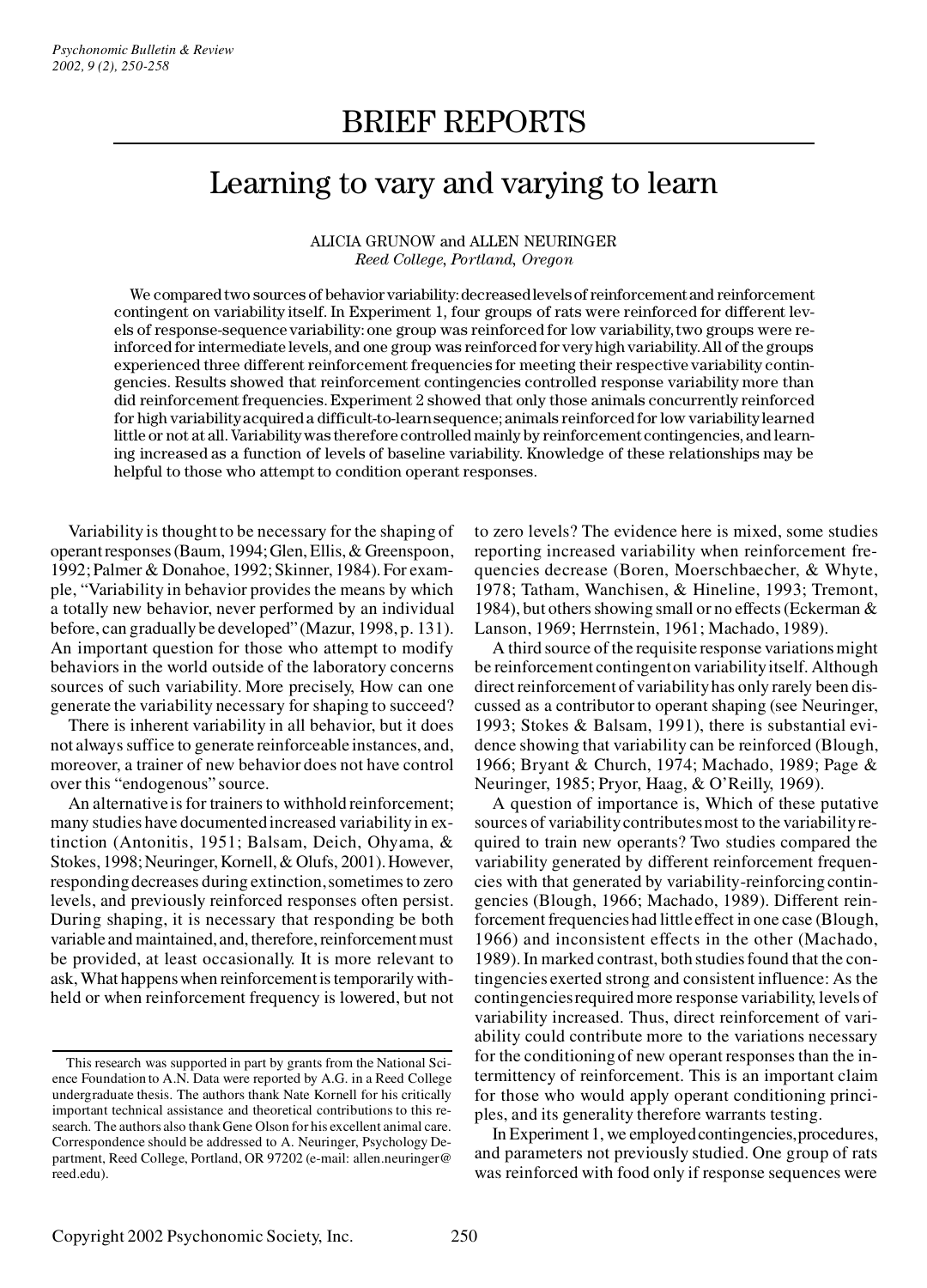highly variable. The contingencies were parametrically less demanding for three other groups, with the last requiring minimal variation. All groups were first trained under continual reinforcement (CRF) conditions, in which every success in meeting the contingency was reinforced, following which reinforcement frequency was decreased to a variable interval of 1 min (VI 1), in which meeting the respective contingencies was reinforced on the average of no more than once per minute, and then to a variable interval of 5 min (VI 5), with a final return to VI 1. The goal was to test whether reinforcement contingency in fact exerts greater control over response variability than does reinforcement frequency.

Since we found greater control by contingencies than by reinforcement frequencies in Experiment 1, we further studied the effects of parametric differences in variability contingencies on the acquisition of a particular sequence of responses in Experiment 2. The main question was, How do different levels of baseline variability affect learning?

# **EXPERIMENT 1**

## **Method**

#### **Subjects**

Forty male Long-Evans rats, 4 months old at the start, were housed in pairs, with free access to water and a 12:12-h light:dark cycle. The rats had previously been trained to press levers for food. Experimental sessions were provided 5 or 6 days a week, with free access to food for 1.5 h after each session and for the same duration during nonexperimental days.

#### **Apparatus**

Ten modified Gerbands operant chambers were used (details in Neuringer et al., 2001). On the front wall, two levers, each 5.1 cm wide, 5 cm above the floor, with 8.9 cm between them, were designated *right* (R) and *left* (L), with a 28-V DC light above each. A pellet tray between the two levers provided access to 45-mg Noyes pellets. Three pigeon keys, each 2 cm in diameter and 9 cm above the floor, were located on the rear wall; the middle key (K) illuminated with 28-V DC lights (the other two keys not being used in this experiment). A tube protruded 10 cm below the center of the chamber ceiling, providing continuous access to water, and an overhead 28-V bulb served as the houselight.

#### **Procedure**

A trial consisted of three responses across the three operanda. Trials ended with reinforcement if a variability contingency had been met, and there was a brief timeout otherwise. A different level of se quence variability was required to meet the contingencies for each of the four groups. In the first phase, reinforcement was provided each time the variability contingencies were satisfied. In later phases, reinforcement frequency was decreased.

**Variability contingencies.** With three operanda (two levers and one key) and three responses per trial, 27 different sequences were possible (e.g., KKK, RKL, LLR). A sequence was reinforced only if its weighted relative frequency was less than a threshold value. The relative frequency of a sequence was calculated by dividing the number of times the sequence had been emitted by total trials. All sequence frequencies were multiplied by a weighting coefficient of .98, applied after each reinforcement (for details, see Denney & Neuringer, 1998). This weighting caused recent sequences to contribute more to the assessment of relative frequencies than did se quences emitted earlier. Data for these calculations were carried over from one session to the next.

The weighted relative frequency of the emitted sequence was compared with a threshold to determine whether the given sequence had occurred sufficiently infrequently to be reinforced. One group of animals experienced a very demanding threshold, .037, where a given sequence was reinforced only if the current value of its weighted relative frequency was less than .037 (i.e., 1/27). Threshold values assigned to the three other groups were .055, .074, and .37, the last being very permissive. A simulating random generator, emitting each of three responses with equal probability, satisfied the same contingencies (i.e., was "reinforced" ) on 53% of trials under .037 contingencies, 84% under .055 contingencies, 96% under .074, and 100% under .37 contingencies.

**Reinforcement frequency.** In Phase 1, every trial that met the variability contingency was reinforced. This condition is referred to as *CRF*. In Phase 2, a VI 1 min (intervals between 10 sec and 3 min) schedule limited reinforcement to no more than once per minute. When a programmed interval had elapsed, reinforcement was delivered following the next sequence that met the variability contingency. After the reinforcer, a new interval was randomly chosen, and timing began again. Trials that met the variability contingency but occurred before the interval had elapsed resulted in the same timeout (see below) as trials that did not meet the contingency. Phase 3 provided a VI 5 min schedule with the same intervals as under VI 1 multiplied by 5. Each phase consisted of ten 45-min sessions.

**Procedural details.** A trial began with illumination of the lights above the levers and the keylight. Responding on any of the three operanda resulted in darkening of the corresponding light for 0.33 sec, during which responses reset the interval. (Responses during this interval did not count toward sequence completion.) Each trial, consisting of three effective responses, terminated with reinforcement or timeout. Trials that met the variability contingency appropriate for the group and, later, the VI requirement as well resulted in a 2000- Hz tone of 0.5-sec duration, followed by a 0.1-sec 3100-Hz tone, with the delivery of one Noyes food pellet coinciding with the 3100- Hz tone. A 1-sec intertrial period, during which the lever and keylights were dark but the houselight remained illuminated, followed the delivery of the food pellet and was reset if a response occurred. If the sequence failed to meet the variability contingency or occurred before the VI interval elapsed, the chamber was darkened for 1 sec, with responses during this timeout resetting the 1-sec period.

*Preliminary training.* Since the animals had previously learned to press levers, only the key response was shaped, following which a "light chase" procedure was instituted for one 30-min session. At first, only one of the lights above the levers or behind the key was randomly selected and illuminated. Responding on the illuminated operandum resulted in reinforcement, while all other responses were ignored. After 50 reinforcements, trial length was increased to two (first one operandum was illuminated, to which a response caused illumination of one of the other two operanda, randomly selected) with reinforcement following two correct responses. After another 50 reinforcements, three correct responses were required for reinforcement. One baseline session followed, during which all subjects were reinforced for varying their sequences, just as in the experimental phases to follow, but with the threshold equal to the most permissive .37 for all groups.

*Conditions.* After the baseline session, the subjects were divided into four experimental groups by a quasi-random process. Using the baseline data, the subjects were ranked in order of the percentage of trials containing keypresses (they were least frequent). The highest ranked 4 subjects were randomly assigned, 1 to each of the four groups. The same process was repeated for the next group of 4, and so on. Levels of sequence variability during baseline were also evaluated, as well as response rates and experimental chambers; to equalize the groups, minor changes were made to group assignments. The four threshold contingencies were then randomly as signed to the groups. These contingencies were constant throughout the experiment (i.e., one group was reinforced for meeting the .037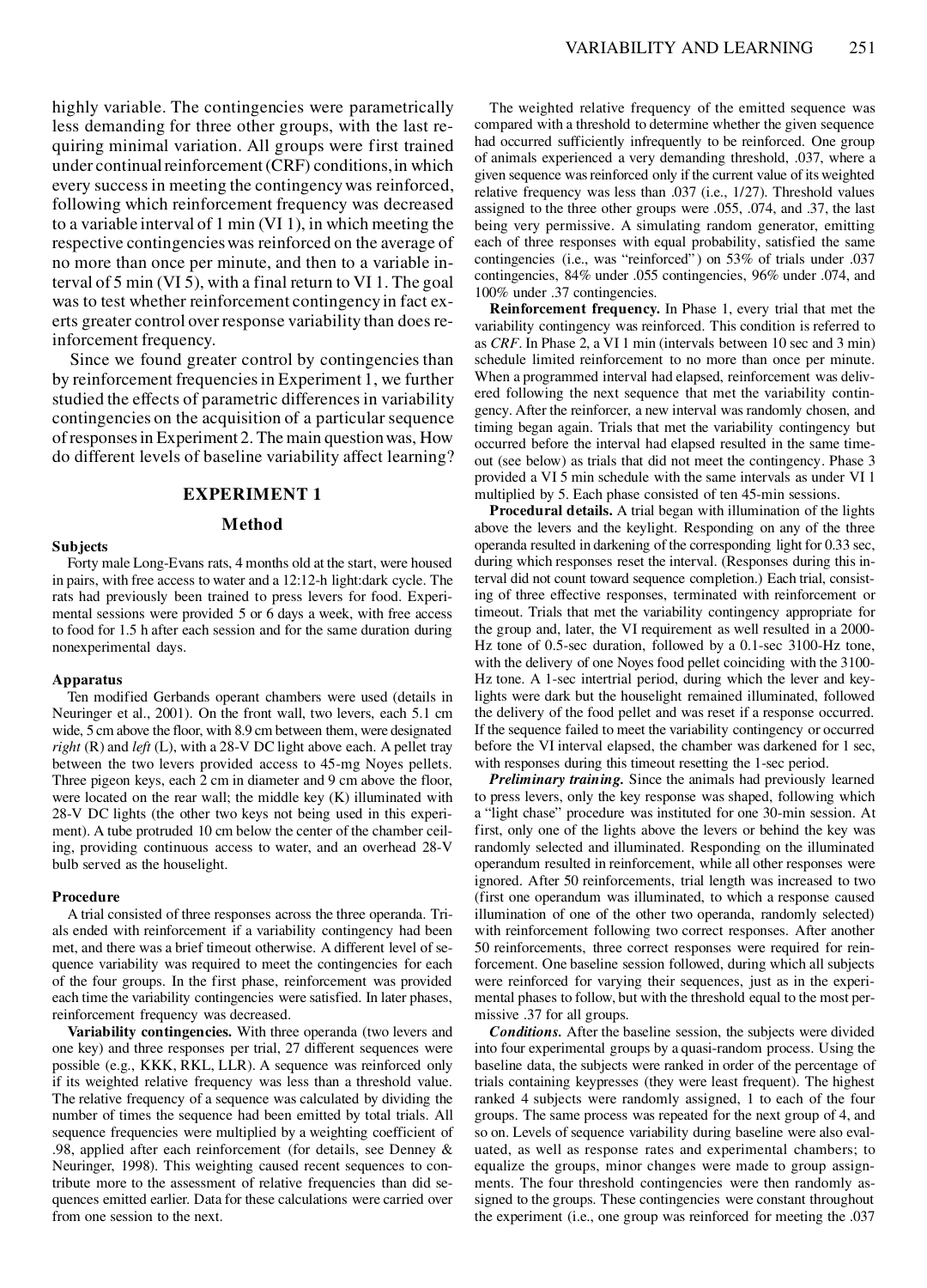variability contingency, the others were reinforced for meeting the .055, .074 and .37 contingencies, respectively). Following the VI 5 condition and after 1 month with no experimentation, the subjects were returned to VI 1 for five sessions, in order to see whether performances would return to previous VI 1 levels.

#### **Measures**

Sequence variability was evaluated with the *U*-value statistic, computed as follows:

$$
-\sum_{i=1}^{n} \Big[ RF_i \times \Big\{ \log(RF_i) / \log(2) \Big\} \Big] \over \log(n) / \log(2) \, ,
$$

,

where *n* equals the number of sequences possible (in this case, 27) and *RF* refers to the unweighted relative frequency of each of the *n* sequences (see Denney & Neuringer, 1998, for details). *U*-value mea sures the distribution of sequence frequencies, with equal frequencies (indicating high variability) yielding a high *U*-value (1.0 being the highest) and with unequal frequencies (indicating low variability) generating a low *U*-value (0.0 being the lowest). *U*-values were com puted for each session, and all statistical analyses were based on arithmetic averages across the last three sessions of each phase. Be cause the number of reinforcers obtained during a session was sometimes high (especially during the CRF phase), to avoid satiation effects, *U*-values were calculated on the basis of trials prior to the 150th reinforcement in a session or before 45 min had elapsed, whichever occurred first. This same procedure was followed for all data and analyses.

# **Results and Discussion**

Figure 1 (left), shows that behavioral variability was precisely controlled by the variability contingencies  $[F(3,36)$  =

 $206.435, p < .0001$ , as indicated by the four functions, but only weakly and inconsistently influenced by reinforcement frequency (not significant), as shown by changes in the functions along the *x*-axis. Shown are average *U*-values during the last three sessions of CRF, VI 1, and VI 5 phases, for each of the four groups. A significant contingency  $\times$  frequency interaction  $[F(6,72) = 8.610, p < .0001]$  is explained by the following: For the low-variability group (.37), variability increased as reinforcement frequency decreased  $[F(2,72) = 11.385, p < .0001]$ , a result consistent with some previous reports; for the high-variability groups (.037 and .055), variability decreased together with reinforcement frequency  $[F(2,72) = 11.272, p < .0001,$  and  $F(2,72) = 3.583,$ *p =* .033, respectively], a result not previously reported; for the intermediate group (.074), variability did not change with reinforcement frequency. Thus, variability contingencies exerted primary control over levels of behavioral variability, and effects of reinforcement frequency were small and depended on baseline variability levels.1

Session-by-session changes in *U*-values are shown in Figure 2. During the initial 10 CRF sessions, *U*-values rapidly diverged, the variability contingencies generating large effects. When reinforcement frequency decreased to VI 1, *U*-values increased in only the most permissive group (.37), and most of that effect was transient. When reinforcement again decreased to VI 5, the .37 group showed the same transient increase, with the highvariability .037 and .055 groups now showing small decreases. Upon return to VI 1, *U*-values tended to return



**Figure 1. (Left)** *U***-value, an index of behavioral variability, as a function of reinforcement frequencies (CRF, reinforcement every time variability contingencies were met; VI 1, reinforcement for meeting variability contingencies no more than once per minute, on average; VI 5, reinforcement no more than once every 5 min). Each line represents a different group: .037 = very high variability required for reinforcement; .37 = very low variability required; and the other two groups, .055 and .074 = intermediate levels required. (Right) Trials per minute, an index of response rate, as a function of reinforcement frequencies for each of the four groups described above.**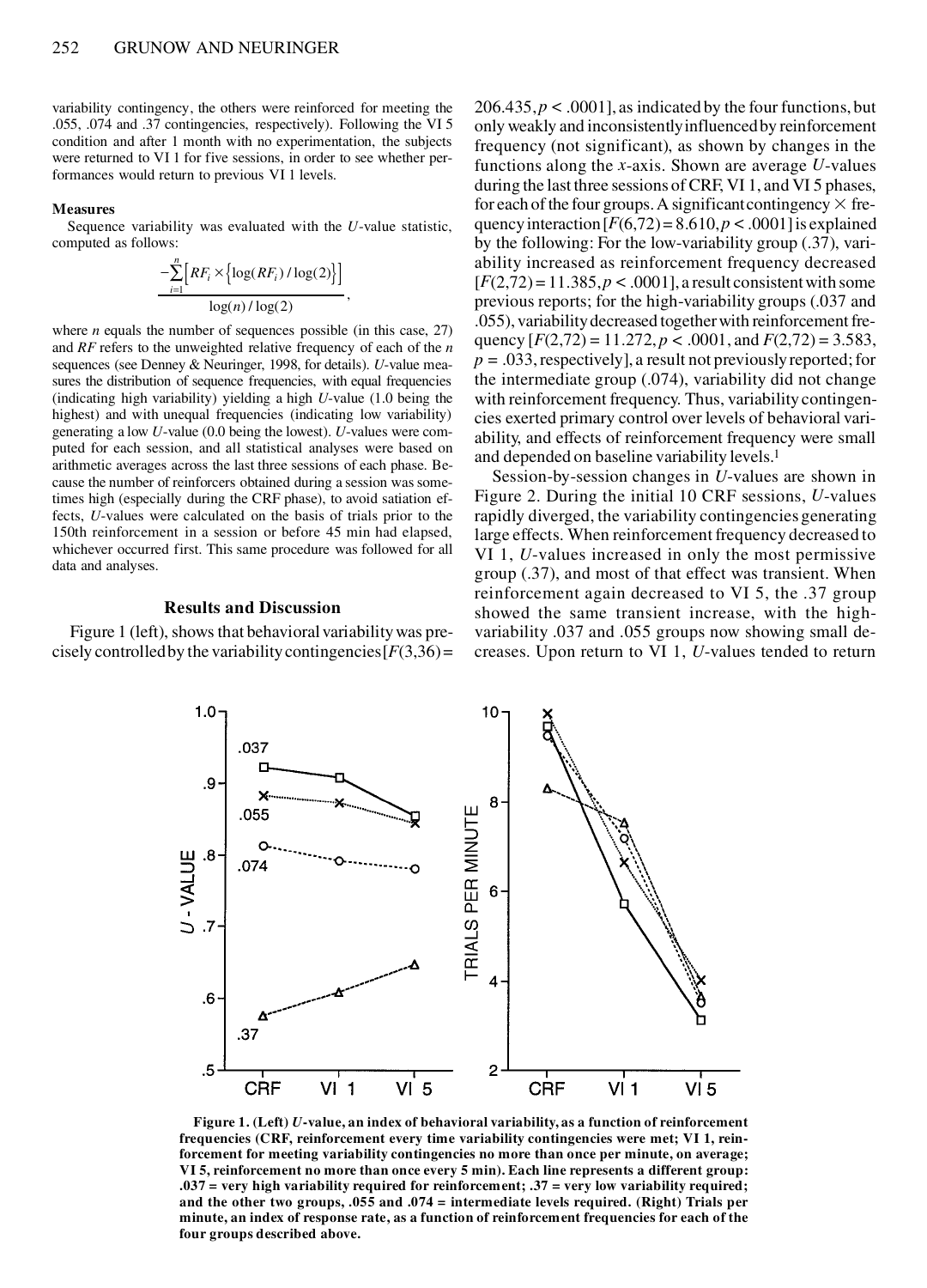

**Figure 2.** *U***-values during each session of the experiment for each of the four groups. B indicates intial baseline. See Figure 1.**

toward the original VI 1 levels, indicating that the results were due to reinforcement rather than an artifact of order of experience. These transition effects therefore support the conclusions based on across-session averages presented above.

Figure 3 provides further support for these conclusions. Shown are the relative frequencies of each of the 27 sequence patterns (frequencies of each sequence divided by total sequences per session), averaged over the last three sessions. The ordering is from most frequent on the left to least on the right. As the contingencies became more demanding across groups (from top to bottom panels), the distributions broadened and flattened, indicating increasingly equal emission of sequence patterns and correspondingly increased variability. The three curves in each graph represent the three reinforcement frequencies, and it is generally difficult to distinguish them. Decreasing reinforcement had greatest effects on the .37 group (Figure 3, top), with probabilities of the most favored LLL and RRR sequences decreasing. For the .037 group (Figure 3, bottom), the change to VI 5 increased the KKK sequence, a result previously observed when responding was extinguished (Neuringer et al., 2001)**.**

Rates of responding showed an altogether different pattern (Figure 1, right). Trials per minute (the measure of response rate) decreased significantly as reinforcement frequency decreased  $[F(2,72) = 239.647, p < .0001]$ , with no significant differences among the four contingency groups. Thus, response variability depended mainly on variability *contingency* and only little on reinforcement frequency, but response rate depended exclusively on reinforcement *frequency* and not at all on variability contingency, a clear double dissociation. Stated differently, withholding reinforcement caused response rates to fall but did not consistently increase response variability.

As expected, the different contingencies influenced how frequently the subjects actually were reinforced under CRF conditions. Figure 4 shows obtained reinforcers per trial (reinforcement probabilities) as a function of the contingencies and of the programmed reinforcement frequencies. Under CRF, each of the groups differed significantly from the others ( $p < .05$ ), except for the .074 and .055 groups. Under VI 1 and VI 5 conditions, however, the groups were reinforced with approximately equal probabilities (.12 to .15 under VI 1; and .05 to .06 under VI 5). Under VI 1, only the .37 and .037 groups differed statistically; under VI 5, there were no significant differences. Thus, it is unlikely that differences in obtained reinforcers can explain the observed control by variability contingencies.

# **EXPERIMENT 2**

Given the results of Experiment 1, the next goal was to describe the relationship between variability and learning. Two previous studies showed that reinforcement of variability facilitated acquisition of difficult-to-learn response sequences (Neuringer, 1993; Neuringer, Deiss, & Olson, 2000). (Easy sequences were readily learned whether or not variability was reinforced.) In these studies, sequence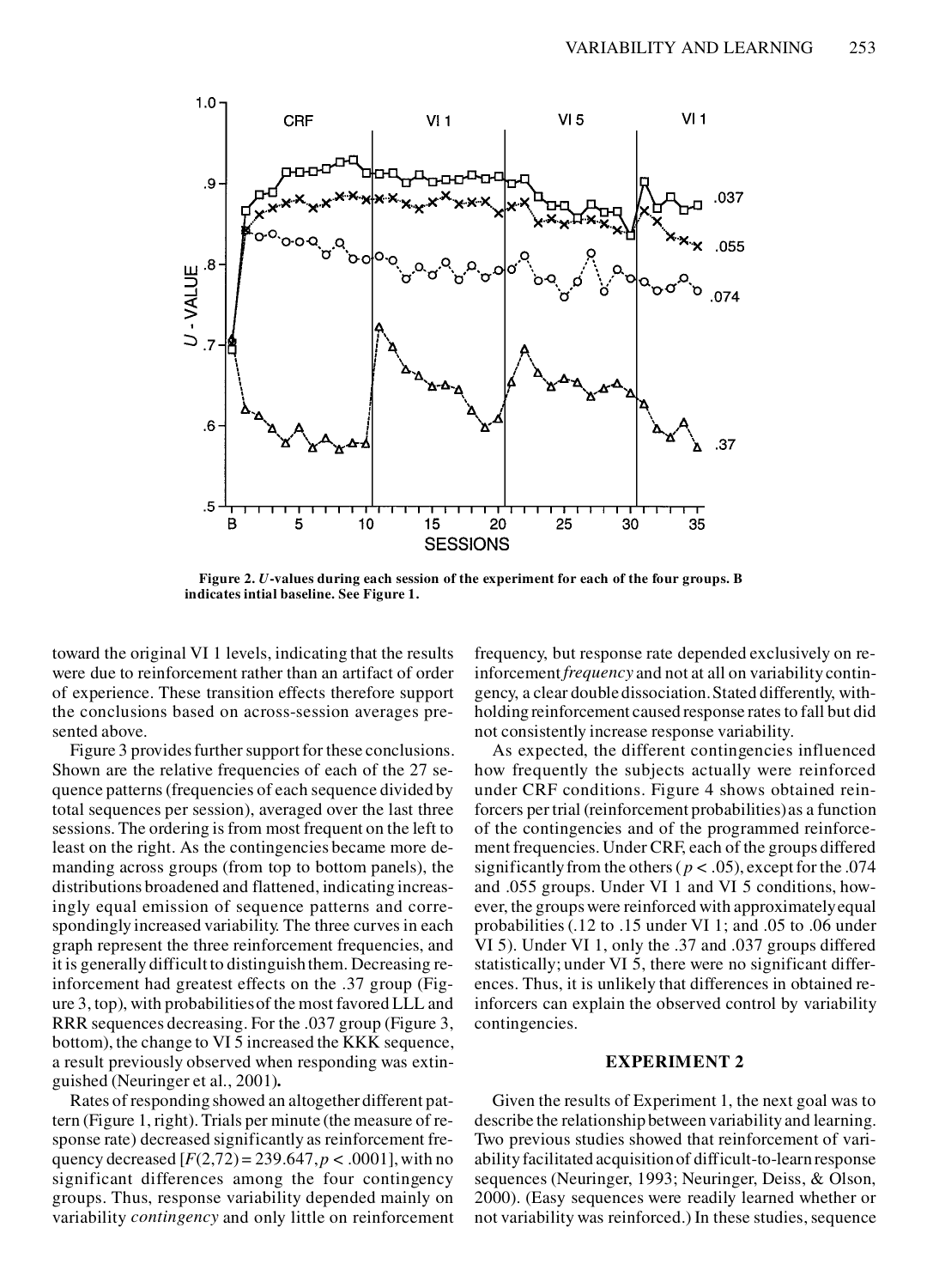

**Figure 3. Relative frequencies (or probabilities) of each of the 27 possible response se quences under CRF (squares), VI 1 (triangles), and VI 5 (circles) phases. The separate graphs represent performances by each of the groups, from lowest required variability on top (.37 group) to greatest variability on bottom (.037).**

variability was intermittently reinforced, whereas a particular sequence of responses (referred to as the *target se quence*) was concurrently reinforced whenever it occurred. The goal of these studies was to find out whether reinforcement of variable response sequences facilitated acquisition of a particular target sequence. The subjects learned to emit the target response sequence faster than did control subjects who were never reinforced for variations. Little is known, however, about the parameters im-

portant to the observed facilitation. It is not known, for example, whether the levels of baseline variability affect speed of acquisition. The present experiment employed the same variability contingencies used in Experiment 1. Reinforcement was provided intermittently (VI 1 min) for variations and, concurrently, whenever a preselected target sequence was emitted. The main question was whether levels of reinforced variability would affect the learning of operant sequences.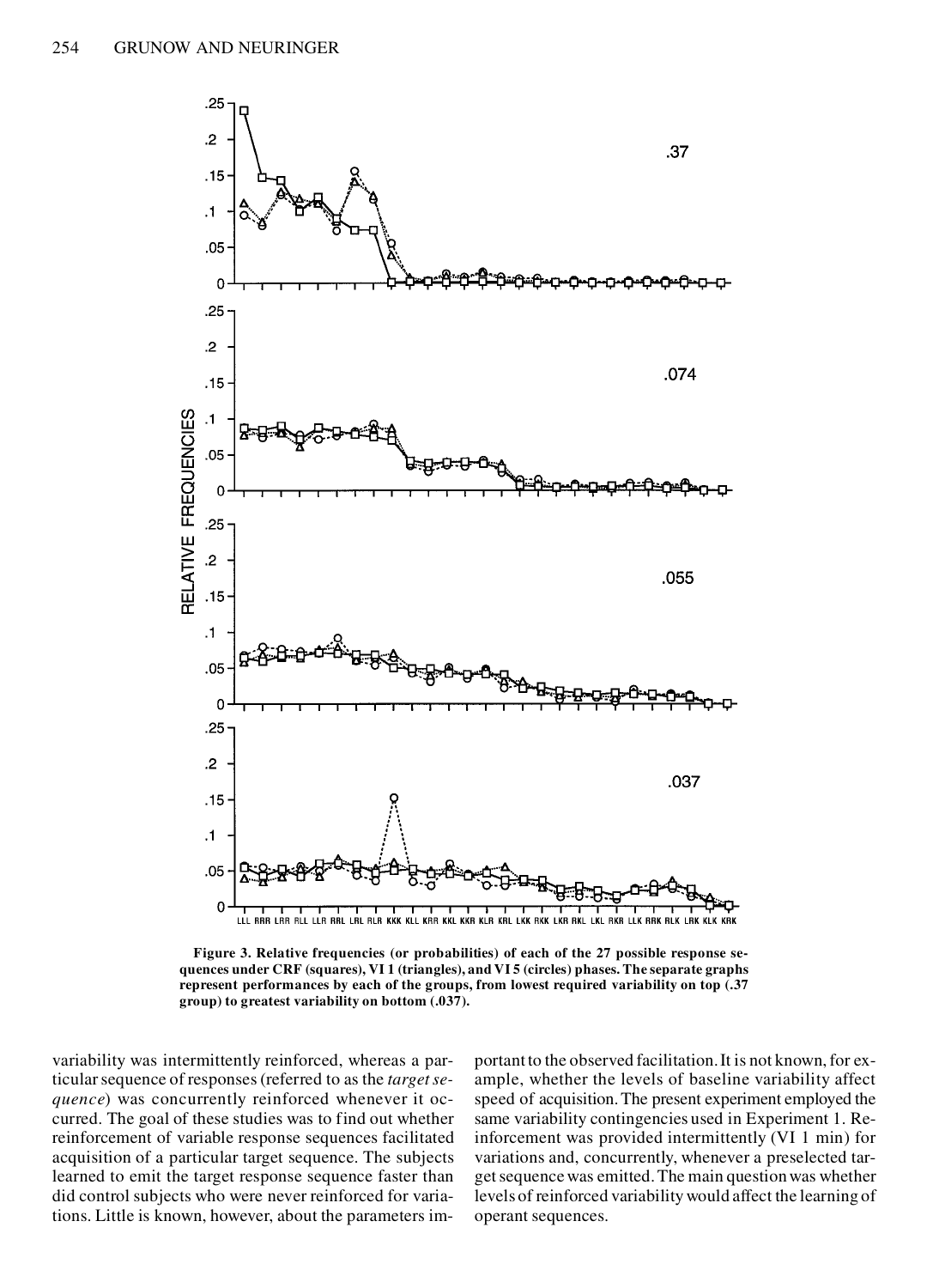

**Figure 4. Reinforcement obtained per session divided by trials per session (or reinforcement probability) as a function of programmed reinforcement schedules for the four contingency groups.** 

## **Method**

## **Subjects and Apparatus**

The subjects and apparatus were the same as those in Experiment 1.

#### **Procedure**

**The subjects remained in the same four contingency groups as in the subjects remained in the same four contingency groups as in Differences** in logaring Experiment 1. After baseline variability was reestablished under a VI 1 schedule (five sessions), an "easy" target sequence, LRL, was concurrently reinforced (10 sessions): Whenever a trial contained the LRL sequence, the target, three pellets were provided. The LRL target was one that the subjects emitted frequently when variability contingencies were most permissive. Emission of the target se quence caused the VI timer for the variability reinforcement to reset (i.e., to restart timing of the current interval). This decreased the likelihood of a reinforcement for variability immediately after a target. After a period of remedial training to reestablish the original baseline levels of variability,<sup>2</sup> followed by 5 additional sessions of VI 1 variability training, a difficult target sequence, LKK, was concurrently reinforced in the same manner as just described (10 sessions). LKK was rarely emitted during baseline except under the most demanding variability contingencies (.037).

The same procedures were used as in Experiment 1, the only difference being the addition of concurrent reinforcement for the se quence of responses designated as the target. The target sequence resulted in a sequence of tones (a 0.1-sec 3100-Hz tone, followed by a 0.4-sec 2000-Hz tone, then a 0.1-sec 3100-Hz tone repeated three times), with a food pellet delivery coinciding with the second of the 3100-Hz tones, resulting in the delivery of three pellets whenever the target was emitted. Reinforcement for meeting the variability contingency was the same as before (one pellet).

## **Results and Discussion**

The easy LRL target sequence was learned by all contingency groups—that is, LRL frequencies increased significantly across sessions  $[F(10,360) = 106.25, p < .0001]$ (Figure 5, top). The group  $\times$  session interaction was significant  $[F(30,360) = 1.922, p < .005]$ , with LRL frequencies increasing more rapidly (using the difference between the last session and baseline as the measure of increase) in the high-variability group (.037) than in low-variability groups  $(.055$  and  $.37)$  ( $ps < .05$ ). (Note that baseline levels of LRL sequences were lowest in the .037 group and highest in the .37 group.) However, all groups achieved the same high levels of target emissions during the last three sessions  $[F(3,36) = 1.866, n.s.]$ . Thus, for the easy LRL sequence, the high-variability group learned fastest, but all groups learned to the same level of proficiency.

Differences in learning were amplified for the difficult LKK target sequence. Speed of acquisition clearly depended on the variability contingencies, shown by a highly significant group  $\times$  session interaction  $[F(30,360) =$ 8.394.  $p < .0001$  [Figure 5, bottom]. Again using the difference between the last session and baseline as a measure of learning speed, each group differed from every other except  $.074$  and  $.37$  ( $p = .21$ ) and  $.037$  and  $.055$ , which approached significance ( $p = .06$ ). In general, the more variability required by the contingencies, the faster the learning of the difficult target. Group contingencies also affected the level of target performance during the last three sessions  $[F(3,36) = 15.410, p < .0001]$ , with all of the individual comparisons significant except for .074 versus .37. This is the first study to show the importance of the variability-contingency parameter in governing speed of acquisition of operants. Learning of a difficult sequence was maximized by concurrent reinforcement of

Differences in learning were further demonstrated by the distributions of relative frequencies across the final three sessions of training (Figure 6). When LRL was the target (Figure 6, top), it was emitted most frequently by all groups, with closely related sequences LLL, RLL, LLR, and RLR also occurring more frequently than others. When LKK was the target (Figure 6, bottom), it, together with KKK, a close approximation, increased in both of the high-variability groups, .037 and .055. In marked contrast, there was only small indication of learning in the intermediate-variability .074 group, with KKK most frequent, followed by LRL and LKK, the target. No learning occurred for the lowestvariability .37 group, which continued to emit the previously reinforced LRL most frequently and only rarely emitted the LKK target sequences. Thus, reinforcing high variability facilitated acquisition of a difficult target sequence, and reinforcing low variability resulted in continuation of a previously learned, but no longer functional, response. Levels of variability were critically important in determining the success or failure of conditioning.

# **GENERAL DISCUSSION**

Blough (1966) and Machado (1989) showed that levels of behavioral variability were precisely controlled by the reinforcement contingencies but that rates of reinforcement exerted only minor or no control. In Experiment 1, we tested the generality of these findings with rats rather than pigeons, contingencies different from those used pre-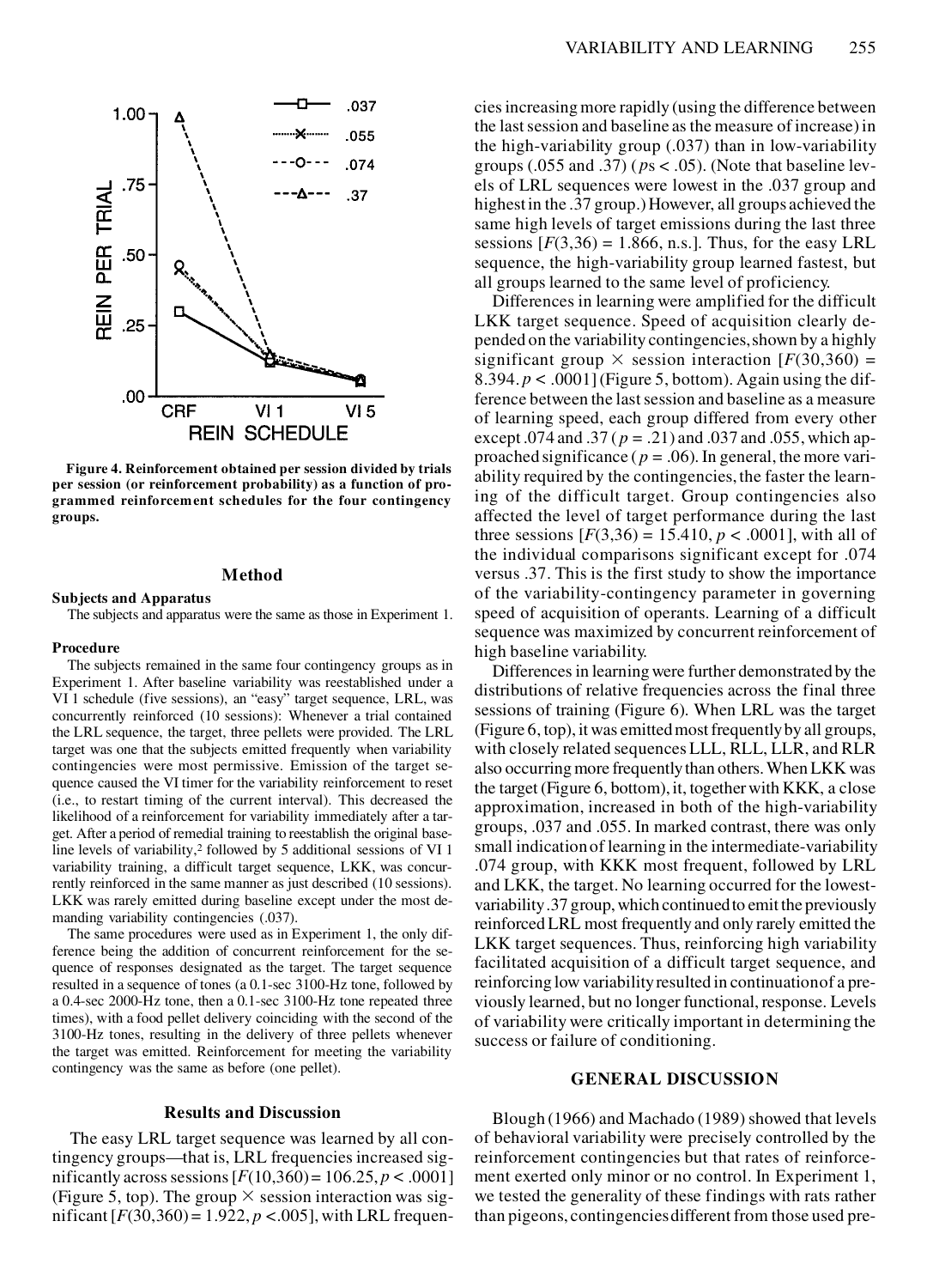

**Figure 5. The top graph shows relative frequencies (or probabilities) of an easy target sequence (LRL) as a function of sessions for each of the four variability groups. The bottom graph shows the same for a difficult target (LKK).**

viously, different and more complex response sets, and a wider range of parameter values. The results confirmed the Blough and Machado findings and extended them in important ways. Contingencies controlled sequence variability: Level of emitted variability was a direct function of the level required by the reinforcement contingencies. Frequency of reinforcement exerted only small effects, the direction of these effects depending in part on the contingencies.

Some previous studies reported that behavioral variability increases as reinforcement frequencies decrease (Boren et al., 1978; Tatham et al., 1993; Tremont, 1984). We found this to be the case only when initial levels of variability were low, as characteristic of previous studies. The opposite was observed when initial variability was high, variability significantly *decreasing* together with reinforcement rates. These differing effects may be important to those who apply operant conditioning principles. Withholding reinforcement will not necessarily result in the variations necessary to shape a new response. Furthermore, withholding or decreasing reinforcement results in slowed and less motivated responding, this also working against effective shaping of new behaviors. The takehome message is that direct reinforcement of variations may be the most effective method to produce the variability necessary to condition new operant responses.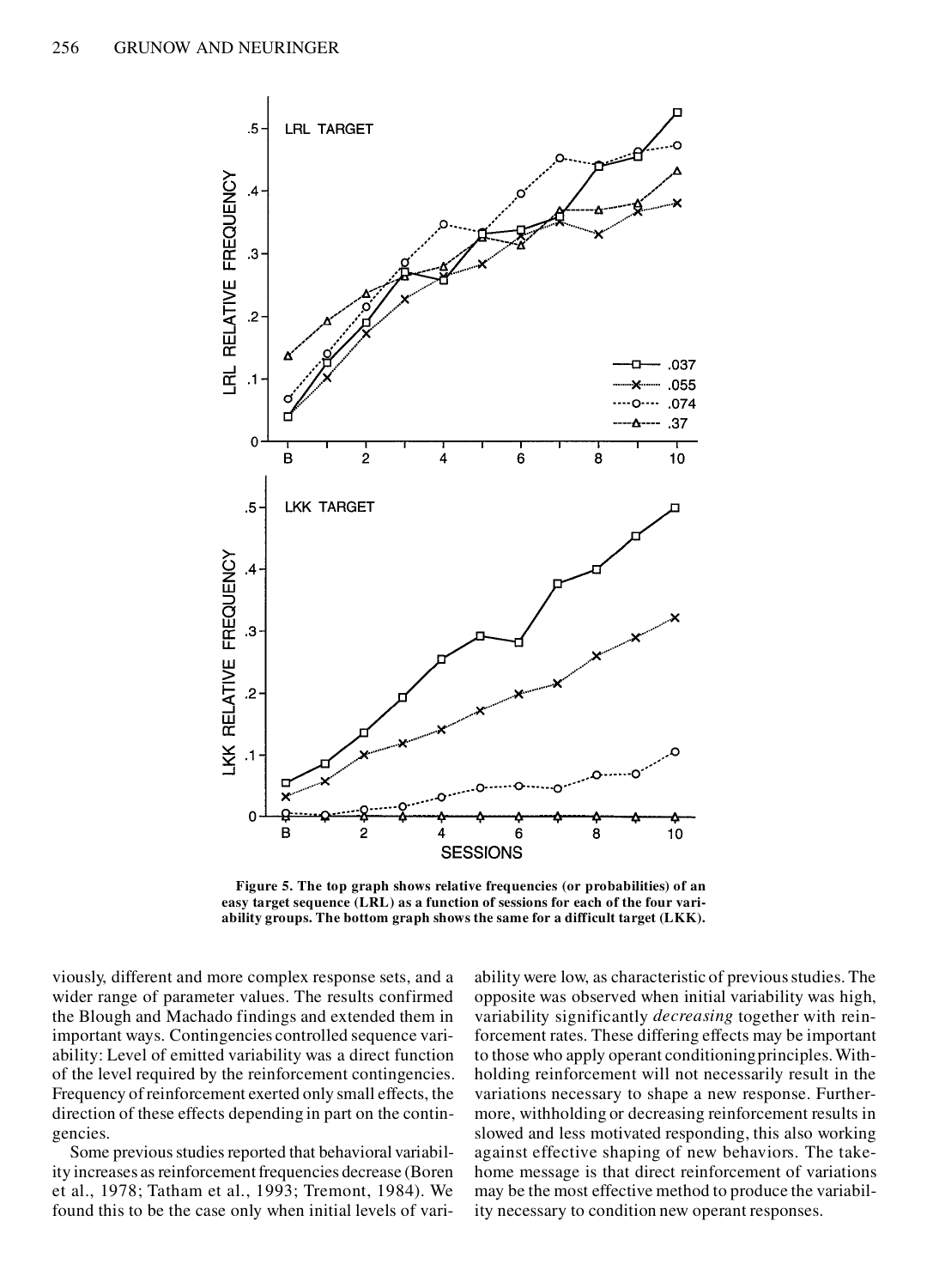

**Figure 6. Relative frequencies (or probabilities) of each of the 27 possible response sequences when an easy target was reinforced (LRL, on top) and a difficult one (LKK, on bottom). Each line represents a different variability group.**

Experiment 2 supported this hypothesis by showing that reinforced variability facilitated learning of difficultto-learn operant response sequences (Neuringer, 1993; Neuringer et al., 2000). As in Experiment 1, four different variability contingencies were employed, requiring high, intermediate, and low variability, but now, in addition, a particular sequence was identified as the to-be-learned target, and it was reinforced whenever it occurred. All subjects, whether their variations were high or low, learned an easy target sequence, with the high-variability group (.037) learning fastest. When a difficult sequence served as the target, learning was directly correlated with variability: The higher the variability, the faster the learning. Indeed, the group that experienced the most permissive contingencies (and therefore varied least) continued to emit the previously reinforced, but no longer functional, sequence (i.e., the low-variability subjects never learned the difficult target). These results indicate that reinforced